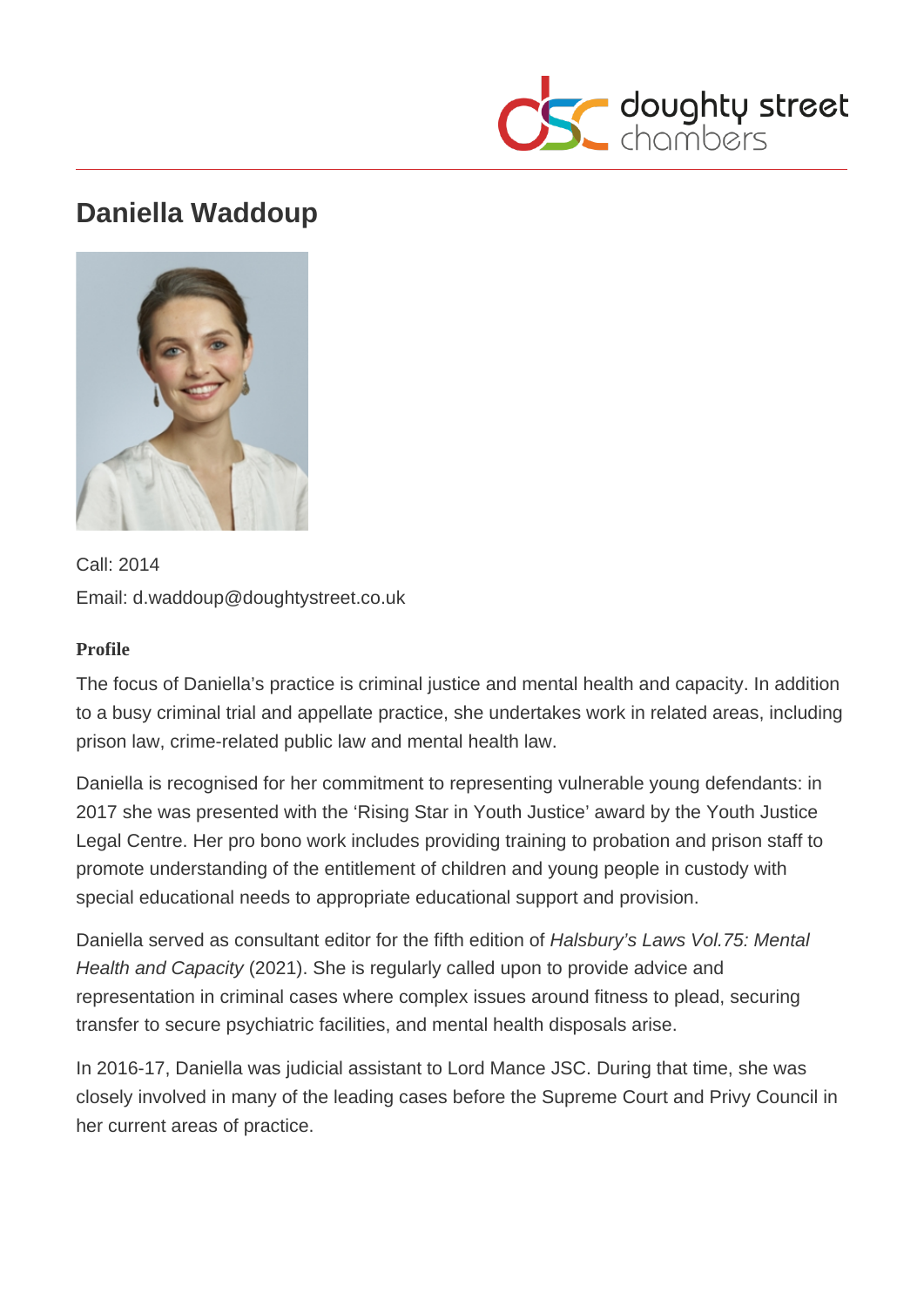Prior to joining Chambers, Daniella was a research assistant in the Law Commission's criminal law team, where she worked primarily on reform of the insanity defence and fitness to plead procedure. She has provided research and editorial assistance for Smith and Hogan's Criminal Law, Smith and Hogan's Text, Cases and Materials on Criminal Law and, specifically in relation to youth justice, Blackstone's Criminal Practice. She also volunteered as a paralegal in the strategic litigation department of Just for Kids Law, as a welfare rights worker for St Mungo's Broadway and as a mentor for young people with learning disabilities taking part in restorative justice.

#### **Education**

BA, Law with Law Studies in Europe, Oxford University (First Class)

LLM, Human Rights and Criminal Justice, Cambridge University (First Class)

BPTC, Kaplan Law School (Outstanding)

**Languages**

German

#### **Related practice areas**

Criminal Law and Appeals Actions Against the Police and Public Authorities Court of Protection & Mental Health Administrative & Public Law Children's Rights Group

### **Crime**

Daniella has a busy criminal practice in the Crown, youth and magistrates' courts representing clients accused with a wide range of criminal offences. Daniella has particular expertise and interest in representing young clients and clients with mental health difficulties. Recent instructions include:

• **R v PA** (led by Sarah Elliott QC) – currently instructed to represent a young defendant charged with murdering his grandmother. The central issues in the case are whether the defendant, who had not previously been diagnosed with any major mental disorder,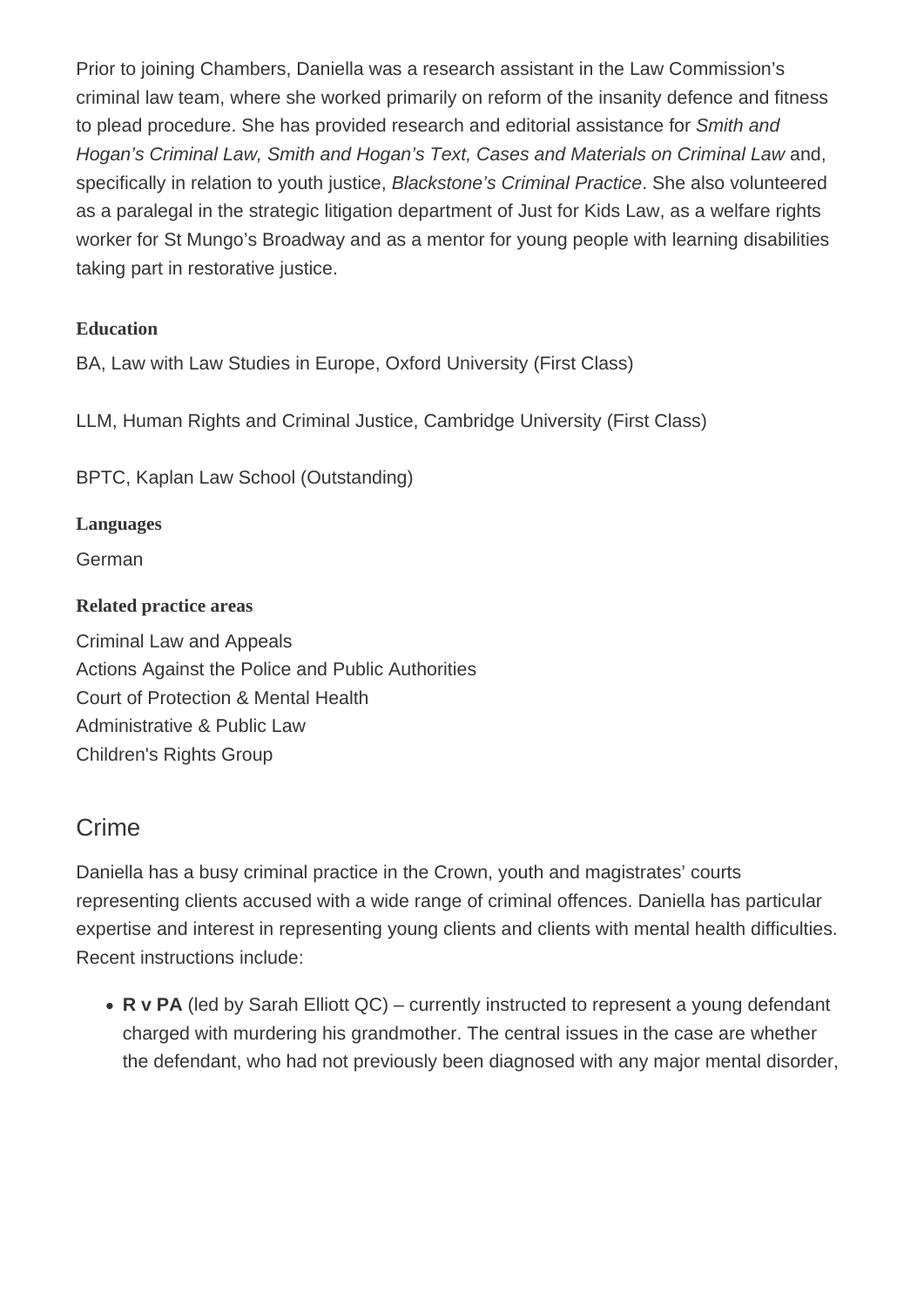was psychotic at the time of the incident and, if so, whether any psychosis was druginduced.

- **R v MA** (led by James Wood QC) currently instructed to represent a defendant charged with murdering his girlfriend. The case raises complex issues relating to fitness to plead and potential psychiatric defences.
- **R v AH** currently instructed on behalf of a Palestine Action protestor charged with criminal damage of a factory said to manufacture weapons deployed in the Occupied Palestinian Territory.
- **R v RD & SD** (led by Katy Thorne QC) a young mother was accused of causing or allowing the death of her child. Her co-accused was her former partner; both blamed the other. The trial involved cross-examination of a number of expert medical witnesses, as well as legal argument.
- **R v PA & others** (led by George Hepburne Scott) a complex and multi-handed conspiracy to supply fighter jet parts to Iran.
- **R v DW & others** (led by Isabella Forshall QC) the 17-year-old defendant was accused, along with six others, of murdering a 16-year-old in a broad daylight attack involving the use of a knife. The prosecution accepted a plea to manslaughter after the alleged principal was convicted of murder and the jury was discharged from reaching a verdict in relation to DW. A subsequent reference by the Attorney General to the Court of Appeal on grounds of undue leniency was rejected.
- **R v JG** (led by Sarah Elliott QC) the 23-year-old defendant killed his grandmother and attempted to decapitate her, believing her to be an evil spirit. The prosecution was persuaded to accept a plea to manslaughter on grounds of diminished responsibility on the basis that JG had a primary diagnosis of paranoid schizophrenia and that although he may have taken illicit drugs in the run-up to the killing, his abnormality of mental functioning was a significant factor in causing him to act as he did. The Recorder of Cardiff imposed a hospital order coupled with a restriction order, rejecting a 'hybrid order' on the basis that JG's culpability was low notwithstanding his possible drug use.
- **R v SM & others** (led by Tim Moloney QC) terrorism (conspiracy to murder a police officer and/or soldier by means of a drive-by shooting).
- **R v AD & others** (led by Rupert Bowers QC) conspiracy to cheat the public revenue and transferring criminal property. On the prosecution case, AD led the seven other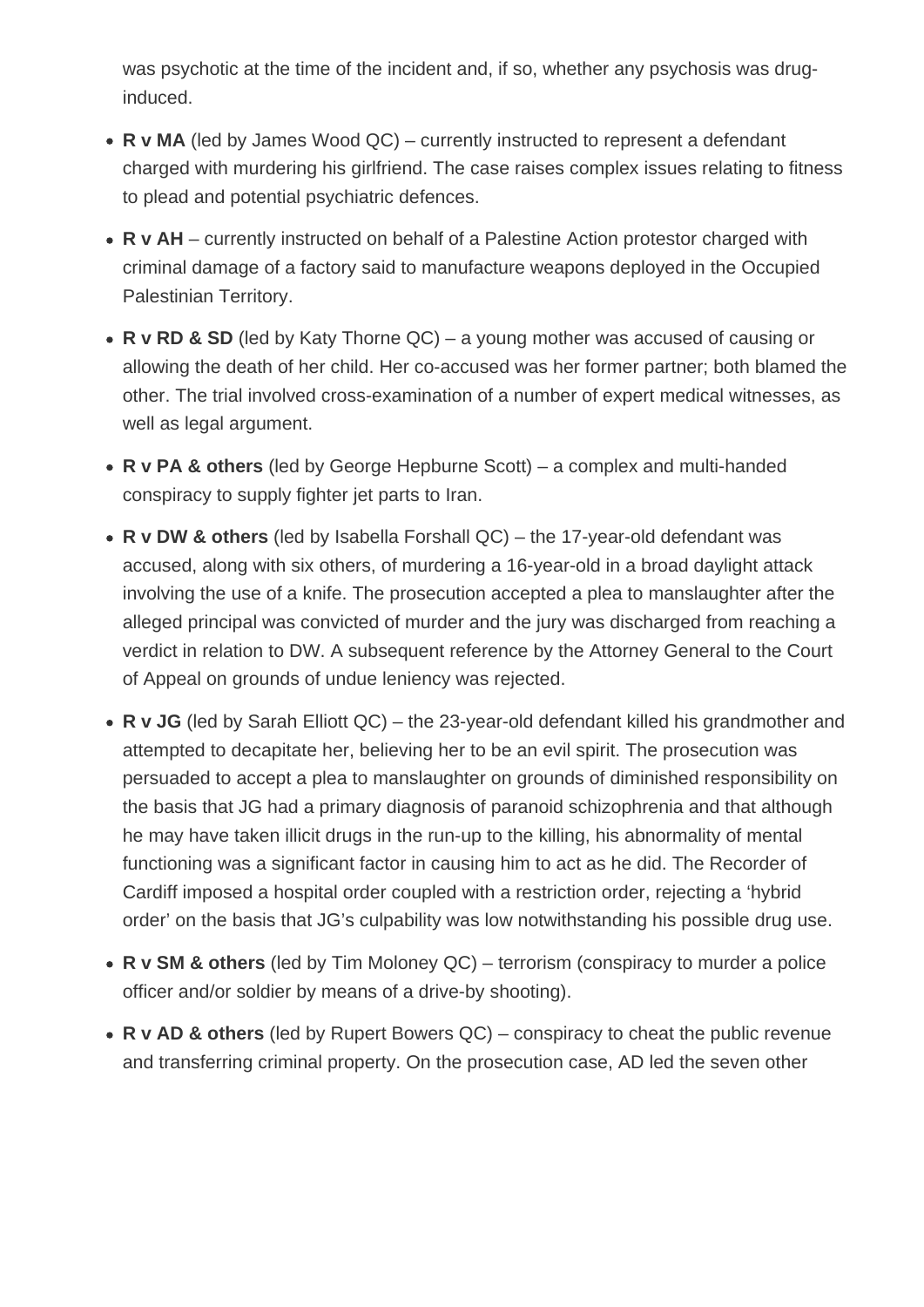defendants in establishing a multi-million pound tax evasion scheme in the construction industry. After a week of legal argument, the prosecution accepted a favourable basis of plea with a dramatically reduced agreed loss to HMRC of £169,000.

- R v TM possession with intent to supply Class A drugs. The defendant was acquitted.
- R v RJ theft. The case involved evidence of identification which was challenged for breach of Code D of PACE 1984. The defendant was acquitted.
- R v CO s. 20 GBH. The defendant received a suspended sentence.
- R v BA benefit fraud. The defendant received a suspended sentence.
- R v S sexual assault against four school girls by a defendant with schizophrenia and moderate learning disability. The defendant received a community order.
- R v O sexual assault by a defendant with complex and partially undiagnosed mental disorder; subsequent application for transfer to a secure hospital.
- R v JME several counts of PWITS Class A and B. A custodian basis of plea was accepted. Despite the large quantity of drugs and the fact that the offences were committed during the currency of a community order imposed for like offences, the defendant avoided custody and was sentenced to a suspended sentence.

Daniella has a particular interest in representing children and young people. She combines her experience of working in schools and other educational settings with an in-depth knowledge of the law of youth justice in order to achieve positive results and to ensure the effective participation of children and young people in proceedings against them. She is a regular contributor to the Youth Justice Legal Centre's legal guides, and delivers training to practitioners in the field. Recent instructions include:

- R v PS (magistrates' court) imposition of a sexual risk order on a young person with special educational needs resisted; interim order lifted. Daniella made detailed written and oral submissions on the relevant law and guidance, including that which militates against the criminalisation of young people and demands a focus on emotional development and maturity, as well as chronological age.
- [R v MB, MB & LE](https://www.nottinghampost.com/news/local-news/66-people-turned-up-nottingham-5214181) (magistrates' court) Daniella represented three students who held a house party in breach of Covid-19 regulations. Although they were initially issued with £10,000 fixed penalty notices, the Crown accepted a plea to a lesser offence. Following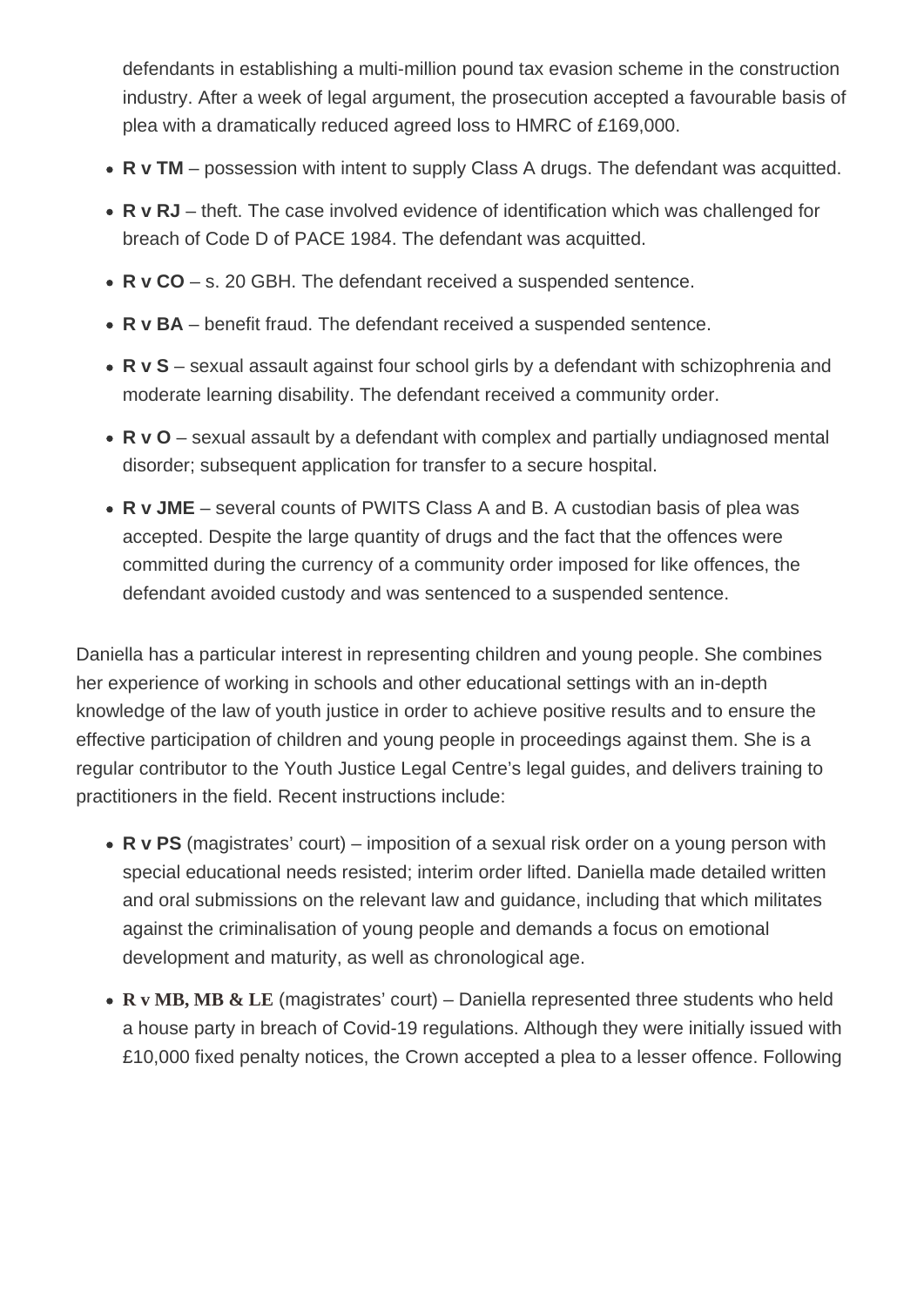mitigation, fines of £320 were imposed.

- **R v MA** (Crown Court) possession with intent to supply Class A drugs. The prosecution offered no evidence in the face of written submissions in support of an application for dismissal based on the inadequacy of DNA evidence.
- **R v B** (Crown Court) s. 18. A plea to s. 20 and possession of a bladed article was accepted.
- **R v KA-B** (Crown Court) sentence of an 18-year old for possession with intent to supply Class B drugs and possession of an offensive weapon. He had several previous convictions for similar offences and had committed the present offences during the currency of a youth referral order. The Court imposed a suspended sentence.
- **R v SB** (youth court) a serious case in which the defendant pleaded guilty to attempted s. 18 GBH and using a knife to threaten on school premises. Following detailed submissions, the youth court retained jurisdiction for sentence. The Court found that it would be "unjust" to apply two sets of mandatory minimum sentencing provisions and sentenced the defendant to a youth referral order instead of detention.
- **R v MJUE** (youth court) violent disorder and possession of an offensive weapon. The prosecution offered no evidence after an application for an adjournment of the trial date was successfully resisted.
- **R v IC** (youth court) sentence of a youth for a joint enterprise robbery in which a knife was used to threaten the complainant. Despite a previous conviction for possession of an offensive weapon, the Court sentenced him to a youth referral order with a requirement of intensive supervision and surveillance.

Daniella has had considerable success in the magistrates' court, often on the basis of legal argument:

- **R v FO** assault PC. This was a sensitive case giving rise to issues of fitness to plead and effective participation in which the Crown eventually decided not to proceed following a successful application for an adjournment made on the day of trial.
- **R v BB** motor vehicle interference. The defendant was acquitted after an application to exclude evidence of identification obtained in breach of PACE 1984, Code D.
- **R v GL** common assault. The defendant was acquitted after a trial in which hearsay evidence of one of the complainants (deceased) was admitted.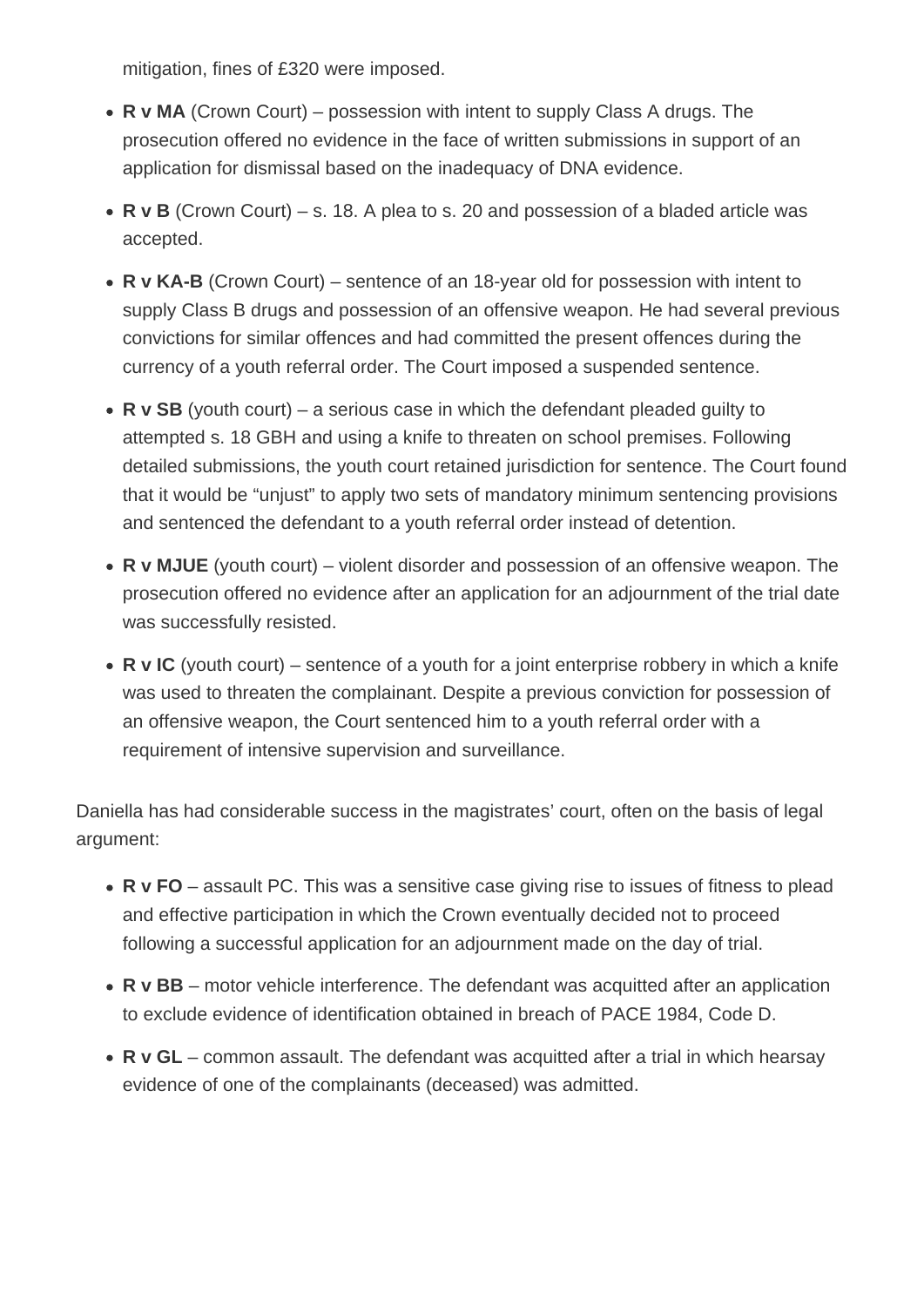- **R v AH** outraging public decency. The defendant RAF sergeant avoided custody after admitting to covertly filming intimate clips of a sexual nature of women over a twentyyear period.
- **R v NG** common assault. The Crown offered no evidence after a successful application to exclude admissions made in interview.
- **R v GW** confiscation enforcement proceedings following the defendant's conviction for importing half a tonne of cocaine into the UK.

## Criminal Appeals

Daniella represents clients in appeals against conviction and sentence before the Crown Court and Court of Appeal, and has appeared on a led basis before the Supreme Court, Privy Council and European Court of Human Rights. She welcomes instructions to provide written advice on the merits of appeals, as well as in relation to applications to the Criminal Cases Review Commission (where she has particular experience, through her pupillage with Richard Thomas, in relation to convictions of victims of human trafficking and convictions of refugees for identity document offences). Daniella has a particular interest in advising on whether fresh medical evidence relating to mental disorder or disability may found a ground of appeal against conviction and/or sentence.

She is a regular contributor to Doughty Street's Criminal Appeals Bulletin.

Recent cases include:

- **Stubbs v The Queen** (led by Edward Fitzgerald QC) Privy Council case concerning the constitutionality of detaining an offender in hospital at the Governor General's pleasure, without review, for thirty-seven years (permission to appeal has been granted).
- **Attorney General of the Turks and Caicos Islands v Misick and others** [2020] UKPC 30 (led by Edward Fitzgerald QC) – Privy Council case concerning the constitutionality of resuming a part-heard criminal trial remotely via live video link.
- **R v DW and others** (led by Isabella Forshall QC) [2018] EWCA Crim 2379 the Court of Appeal rejected a reference by the Attorney General, holding that the sentence imposed on DW and his co-accused (youths convicted of manslaughter following a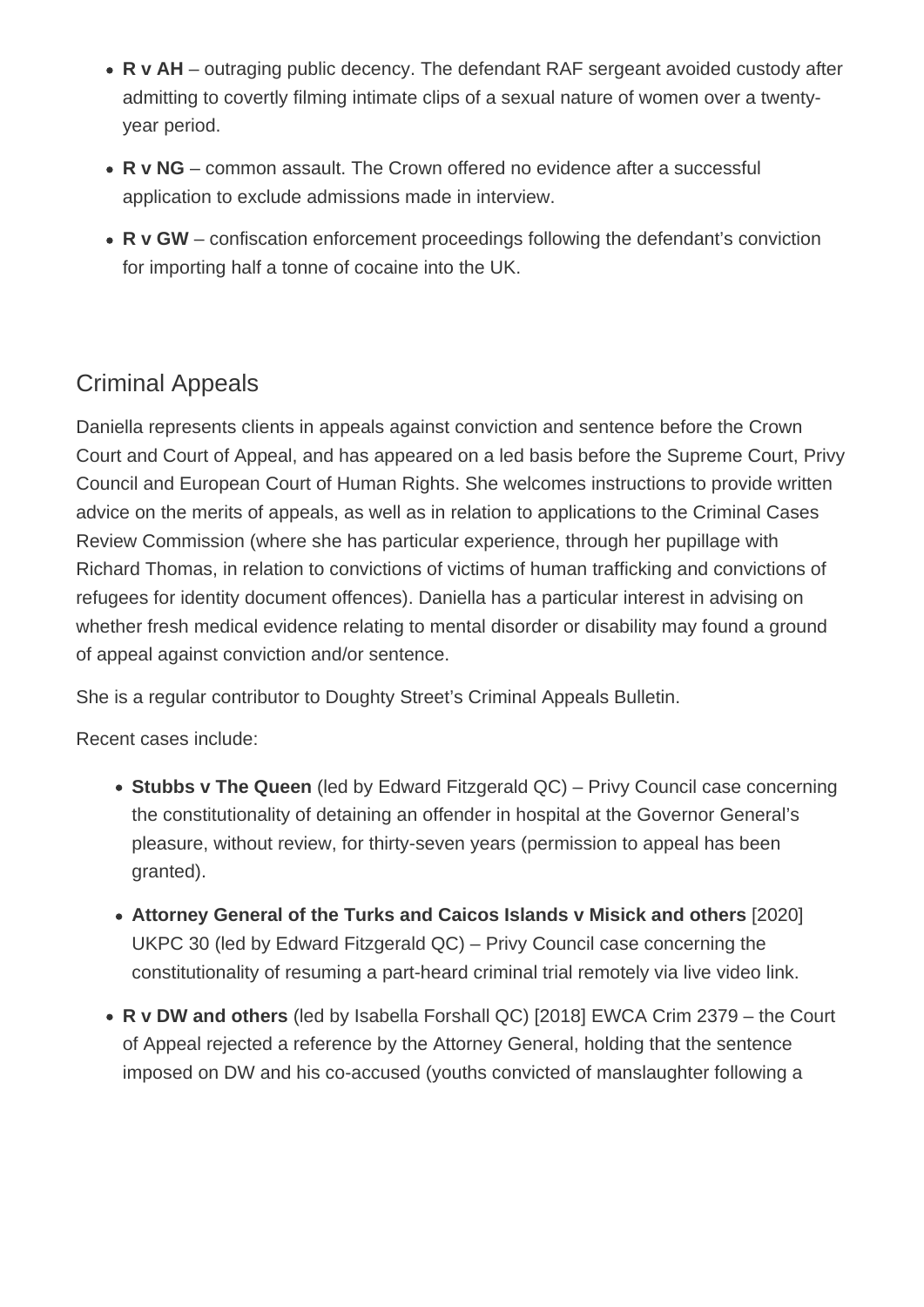group attack involving the use of a knife) was not unduly lenient.

- **R v Jogee**; **R v Ruddock** [2016] UKSC 8 (led by Francis Fitzgibbon QC and with Caoilfhionn Gallagher QC and Joanne Cecil, for the intervener Just for Kids Law) – a landmark case on the law of joint enterprise. The submissions on behalf of Just for Kids focused specifically on the impact of parasitic accessorial liability on young defendants. The Court held that the common law had taken a "wrong turn" and had been misapplied for 30 years.
- **Pitman & Hernandez v The State** [2017] UKPC 6 (led by Edward Fitzgerald QC, Paul Bowen QC and Ruth Brander) – Privy Council appeal concerning the constitutionality of sentences of death imposed on those suffering from intellectual disability.
- **Albert Edwards v The State** (2016, with Richard Thomas). Following written submissions in an appeal against a murder conviction on the basis of fresh evidence about the bad character of a prosecution witness and a misdirection on joint enterprise murder, the conviction was quashed. A conviction for manslaughter was substituted, leading to the appellant's immediate release.
- During pupillage, Daniella assisted her supervisor Richard Thomas with **Hunte and Khan v The State** [2015] UKPC 33, a death penalty case with wide implications for the jurisdiction of the Privy Council to commute a death sentence to life imprisonment.

Daniella regularly provides advice and assistance to the Death Penalty Project in cases involving the death penalty and other forms of oppressive punishment. Recent applications to the Privy Council (in which decisions as to permission are pending) have concerned:

- the lawfulness of a 50-year sentence of imprisonment substituted by the Bahamian Court of Appeal for an offence of manslaughter; and
- the constitutionality of the mandatory sentence of death under the law of Trinidad and Tobago in the light of a recent landmark decision of the Caribbean Court of Justice in Nervais v The Queen [2018] CCJ 19. This case also involves an appeal against the underlying murder convictions.

Daniella has experience of making applications to the European Court of Human Rights in the context of criminal appeals and in related areas, including extradition. She is currently being led by Edward Fitzgerald QC in an Article 3 ECHR challenge to the extradition to the United States of an applicant who faces a real risk of an irreducible life sentence and conditions of detention that would amount to inhuman and degrading punishment.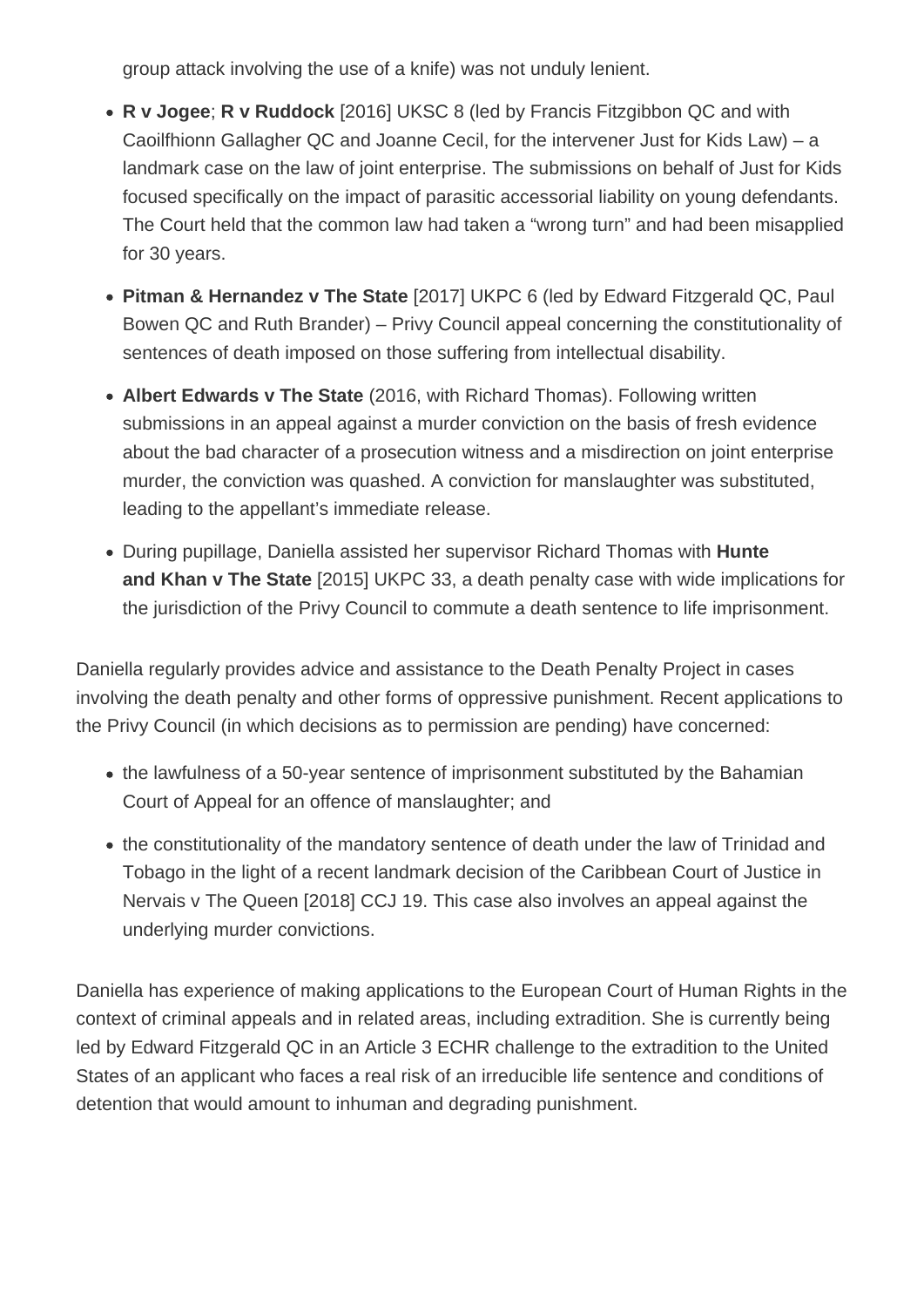### Mental Health and Capacity Law

.

Daniella's interest in mental health and capacity law spans both criminal and civil cases, as well as the area of overlap between the two. Daniella has detailed knowledge of the law and procedure governing defendants' fitness to plead and stand trial, having worked on a Law Commission law reform project on the topic. She is a consultant editor for the most recent edition of Halsbury's Laws Vol.75: Mental Health and Capacity and contributed, along with other members of the Doughty Street mental health team, to the [Bar Council's response to the](https://www.barcouncil.org.uk/uploads/assets/345af2e3-2c56-42cc-9d105f609b322ba0/Bar-Council-response-to-the-consultation-on-reforming-the-Mental-Health-Act.pdf) [Department of Health and Social Care's consultation paper on Reforming the Mental Health A](https://www.barcouncil.org.uk/uploads/assets/345af2e3-2c56-42cc-9d105f609b322ba0/Bar-Council-response-to-the-consultation-on-reforming-the-Mental-Health-Act.pdf)ct

Daniella accepts instructions in the First-tier Tribunal (Mental Health) to represent detained patients. She also provides advice and representation in the context of public law challenges in a mental health context: current instructions include a case involving the failure to accept the transfer of a patient from Broadmoor hospital to a medium secure hospital. Daniella is currently instructed in a civil claim for damages under the Human Rights Act 1998 in respect of delays in bringing about a speedy review of the lawfulness of a claimant's detention in hospital pursuant to ss. 2 and 3 of the Mental Health Act 1983.

Daniella has considerable experience in the legally and practically complex area of securing transfer from prison to secure psychiatric facilities.

Daniella is regularly instructed in Court of Protection proceedings on behalf of local authorities, private individuals and the Official Solicitor, including in respect of challenges to deprivation of liberty pursuant to s. 21A MCA 2005 and best interests decisions concerning the care, residence and treatment of individuals lacking capacity. More complex instructions have included: a challenge to the detention of P who is an alcoholic and has a diagnosis of Korsakoff's syndrome (a neuro-cognitive disorder secondary to heavy alcohol abuse); acting on behalf of the Official Solicitor in a case in which the local authority sought to prevent P from travelling abroad to marry a man she met on the internet; and a case concerning the scope of interim restrictions on a young woman's decisions in relation to relationships, consent to sexual relations and marriage.

Daniella has acted in a number of urgent and contentious cases, including, most recently, on behalf of a local authority seeking the removal of P from a shared lives placement where she had lived from a young age following the arrest of her shared lives carer in respect of criminal allegations.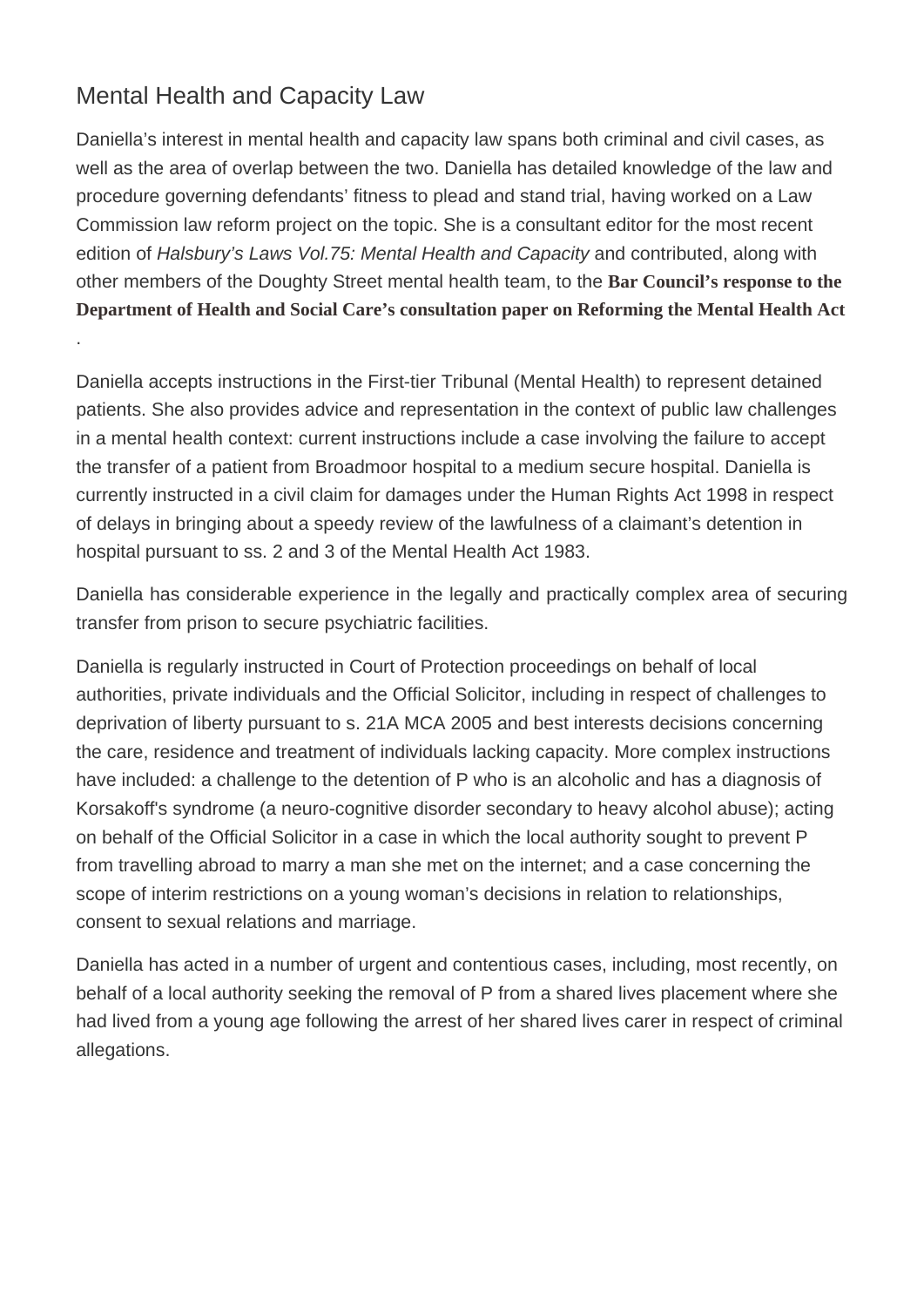Daniella has a detailed understanding of the often complex intersection between mental health and mental capacity law. She recently advised, for example, on the scope of the Court of Protection's jurisdiction to make orders in circumstances where a person who is the subject of personal welfare proceedings under s. 16 of the MCA 2005 is also the subject of a guardianship order made pursuant to s. 7 of the MHA 1983.

Daniella has provided Court of Protection training to caseworkers acting on behalf of the Official Solicitor, local authority solicitors and to advocates. These sessions have covered recent developments in s. 21A applications, enhancing the participation of P and instructing experts.

Daniella has experience of advising and acting in damages claims for breach of Article 5 ECHR, including in the Court of Protection context.

### Prison and Crime-Related Public Law

Daniella regularly represents prisoners before the Parole Board and has an in-depth understanding of prison law and practice. She has a particular interest in representing mentally disordered prisoners and advising in relation to transfer to secure psychiatric settings for assessment and treatment.

Daniella combines her practical experience of crime and prison law with expertise in judicial review proceedings. She represents claimants in public law claims relating to all areas of the criminal justice system, including in the context of decisions taken by the prison service, police and Crown Prosecution Service. She regularly secures the early resolution of cases involving charging decisions and the issuing of cautions, especially where such decisions have been taken in cases involving young and vulnerable defendants and in breach of the applicable law and guidance.

Recent instructions in the area of crime-related public law include:

- A successful challenge to the decision not to hold an oral hearing when deciding whether to downgrade the claimant's prison security classification from Category A.
- A challenge to the Parole Board's decision not to hold an oral hearing to decide whether to re-release the prisoner on licence (permission granted; hearing forthcoming).
- A challenge to the decision not to allow the claimant prisoner face-to-face contact with his daughter.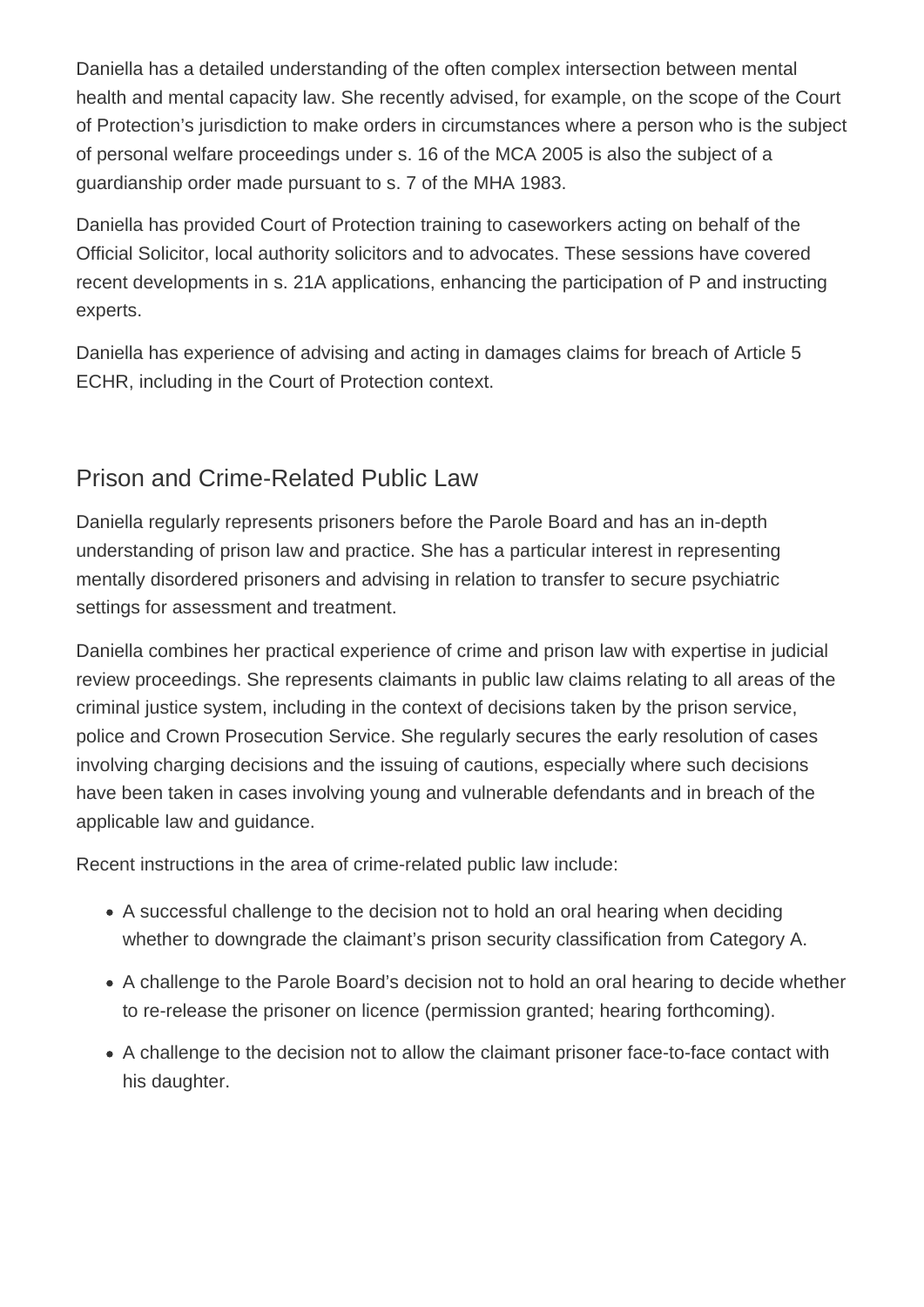- Advice on the merits of a judicial claim in relation to the decision of the police to take no further action in the case of a disabled claimant who had made allegations of a serious historic sexual assault and was not provided with appropriate adjustments during the investigative process.
- **R (DC) v CCRC** (led by Rebecca Trowler QC) Renewed application for permission to judicially review the decision of the Criminal Cases Review Commission not to refer the applicant's murder conviction to the Court of Appeal.
- **R & others v CCC & Commissioner of the City of London Police** (led by Rupert Bowers QC) – Challenge to the application for and execution of a search warrant where the court was not informed that the officers executing the warrant would be accompanied by a documentary film crew. The case settled in the claimants' favour following detailed written submissions.
- **S v UK** (led by Rupert Bowers QC) Written submissions requesting a referral of the applicant's case to the Grand Chamber of the ECtHR on the basis that the procedure for hearing applications for warrants of further detention under Sch. 8 of the Terrorism Act 2000 (which allows evidence to be given in closed session and makes no provision for special advocates) amounted to a breach of Article 5(4) ECHR.
- **R (JH and JH) v Secretary of State for Justice** [2015] EWHC 4093 (Admin) Daniella made submissions that s. 31(2A) of the Senior Courts Act 1981 should not apply in circumstances where the defendant had breached his public sector equality duty but the claim had failed in all other respects.
- Assisting Caoilfhionn Gallagher QC in a number of judicial review challenges to the separation of mothers and babies.

## Civil Actions Against the Police and Other Public Authorities

In light of her overlapping experience of criminal and human rights law, Daniella is well placed to advise in relation to civil claims against the police. She has experience of providing advice, drafting and advocacy in relation to a range of claims, including for false imprisonment, assault, malicious prosecution, misfeasance in public office, breaches of the Data Protection Act 1998 and violations of the Human Rights Act 1998. Recent instructions include:

**TT v An NHS Foundation Trust** - Claim for breach of Article 5(4) ECHR in respect of delays in bringing about a speedy review of the lawfulness of a claimant's detention in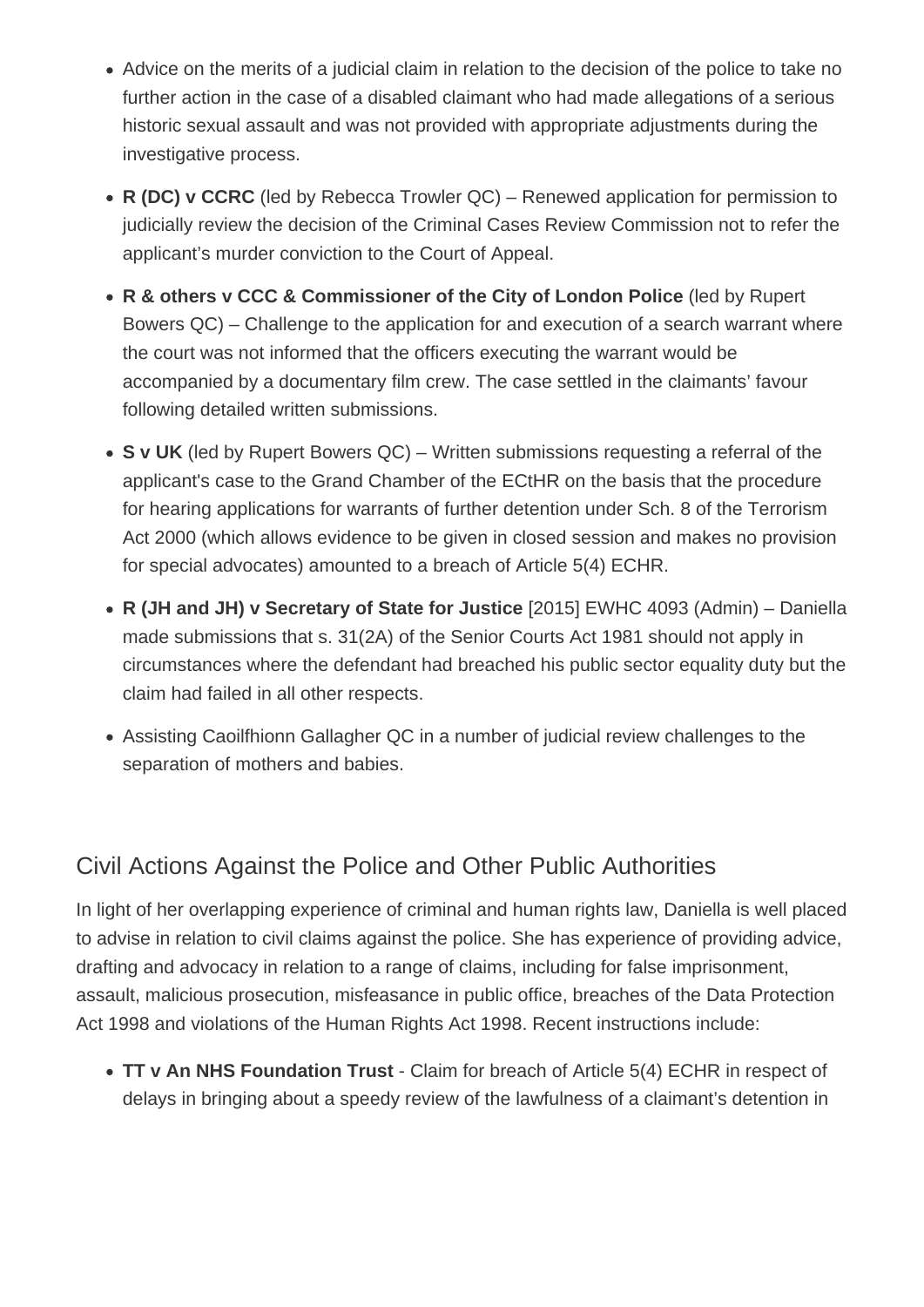hospital pursuant to ss. 2 and 3 of the Mental Health Act 1983.

- CN v Lord Chancellor Claim for breach of Article 5 ECHR arising from procedural failings in the committal of the claimant to prison for alleged contempt of court.
- KN v Lord Chancellor Claim for breach of Article 5 ECHR arising from the court's failure, when sentencing the claimant, to give credit for time spent on a qualifying curfew.
- AB v MoJ Claim for negligence and breach of Article 3 ECHR in respect of the defendant's alleged failure to treat the claimant's injuries while he was in prison.
- FJ v CC of South Wales Advice as to whether the claimant's detention pursuant to s. 2, MHA 1983 following his arrest amounted to a breach of his Article 5 and 5 ECHR rights.

### Inquests and Inquiries

Daniella has experience representing bereaved families in inquests. She has acted in inquests into the deaths of neonates following failures by healthcare staff during pregnancy and delivery, vulnerable adults in hospital following clinical negligence, and prisoners in custody.

During pupillage, Daniella assisted her supervisor Caoilfhionn Gallagher QC on an inquest into the death of a 17-year old in police custody. The jury concluded that his suicide was contributed to by an anomaly in the law which resulted in him being treated as an adult while in the police station, despite being recognised as a child by national and international legal standards.

Daniella assisted Adam Straw QC in a [successful application](https://www.irishtimes.com/news/crime-and-law/fresh-inquest-into-stardust-disaster-to-be-held-1.4030311) fresh inquests into the fire at the Stardust Disco in Artane on Valentine's Day 1981 in which 48 young people died and 214 were injured. The Attorney General accepted that there had been an insufficiency of inquiry into their deaths at the original inquests.

Education Law